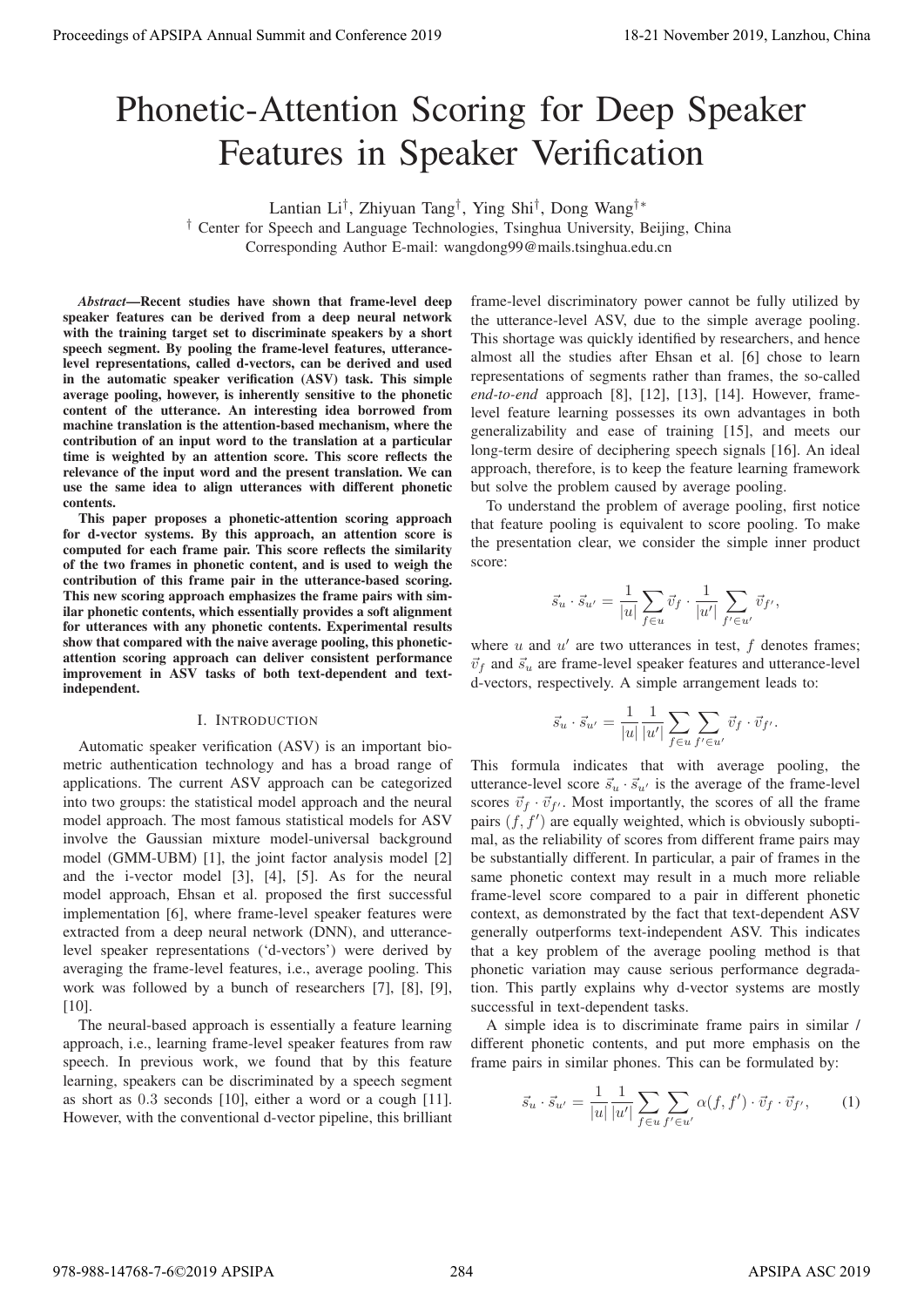where  $\alpha(f, f')$  represents the weight for the frame pair  $(f, f')$ ,<br>computed from the similarity of their phonetic contents. This computed from the similarity of their phonetic contents. This is essentially a soft-alignment approach that aligns two utterances with respect to phonetic contents, where  $\alpha(f, f')$ represents the alignment degree of frames  $f$  and  $f'$ , derived<br>from the phonetic information of the two frames from the phonetic information of the two frames.

The idea of soft-alignment was motivated by the *attention mechanism* in neural machine translation (NMT) [17], where the contribution of an input word to the translation at a particular time is weighted by an attention score, and this attention score reflects the relevance of the input word and the present translation. We therefore name our new scoring model by Eq. (1) as *phonetic-attention scoring*. By paying more attention to frame pairs in similar phonetic contents, this new scoring approach essentially turns a text-independent task to a text-dependent task, hence partly solving the problem caused by phone variation with the naive average pooling.

In the next section, we will briefly describe the attention mechanism. The phonetic-attention scoring approach will be presented in Section III, and the experiments will be reported in Section V. The entire paper will be concluded in Section VI.

## II. ATTENTION MECHANISM

The attention mechanism was firstly proposed by [17] in the framework of sequence to sequence learning, and was applied to NMT. Recently, this model has been widely used in many sequential learning tasks, e.g., speech recognition [18]. In a nutshell, the attention approach looks up all the input elements (e.g., words in a sentence or frames in an utterance) at each decoding time, and computes an attention weight for each element that reflects the relevance of that element with the present decoding. Based on these attention weights, the information of the input elements is collected and used to guide decoding. As shown in Fig. 1, at decoding time  $t$ , the attention weight  $\alpha_{t,i}$  is computed for each input element  $\vec{x}_i$ <br>(more precisely the enpatation of  $\vec{x}_i$  denoted by  $\vec{b}$ ) formally (more precisely, the annotation of  $\vec{x}_i$ , denoted by  $h_i$ ), formally<br>written as: written as: Proceeding of APSIPA Annual Summit as Conference 2019 18-21 November 2019 18-21 November 2019, Conference 2019 18-21 November 2019 18-21 November 2019 18-21 November 2019 18-21 November 2019 18-21 November 2019 18-21 Nove

$$
\alpha_{t,i} = \sigma(g(\vec{z}_{t-1}, \vec{h}_i))
$$

where  $\vec{z}_{t-1}$  is the decoding status at time t, and g is a *value*<br>function that can be in any form  $\sigma$  is a normalization function *function* that can be in any form.  $\sigma$  is a normalization function (usually softmax) that ensures  $\sum_i \alpha_{t,i} = 1$ . The decoding for  $\vec{a}$ , is then formally written as:  $\vec{y}_t$  is then formally written as:

$$
\vec{y}_t = g'(\vec{z}_{t-1}, \vec{y}_{t-1}, \sum_i \alpha_{t,i} \vec{h}_i),
$$

where  $g'$  is the decoding model. In the conventional setting, g is a parametric function, e.g., a neural net, whose parameters are jointly optimized with other parts of the model, e.g., the decoding model  $g'$ .

## III. PHONETIC-ATTENTION SCORING

We borrow the architecture shown in Fig. 1 to build our phonetic-attention model in Eq. (1). Since our purpose is to align two existing sequences rather than sequence to



Fig. 1. Attention mechanism in sequence to sequence model.

sequence generation, the structure can be largely simplified. For example, the recurrent connection in both the input and output sequence can be omitted. Secondly, in Fig. 1, the value function  $g$  is learned from data; for our scoring model, we have a clear goal to align utterances by phonetic content, so we can design the value function by hand (although function learning with prior may help). This leads to the phoneticattention model shown in Fig. 2.



Fig. 2. Diagram of the phonetic-attention model.

The architecture and the associated scoring method can be summarized into the following four steps:

(1) For both the enrollment and test utterances, compute the frame-level speaker features from a speaker recognition DNN, denoted by  $S = [\vec{s}_1, \vec{s}_2, ..., \vec{s}_T]$  and  $S' = [\vec{s}'_1, \vec{s}'_2, ..., \vec{s}'_{T'}]$ .<br>Additionally compute the frame-level phonetic features from denoted by  $S = [s_1, s_2, ..., s_T]$  and  $S = [s_1, s_2, ..., s_{T'}]$ .<br>Additionally, compute the frame-level phonetic features from a speech recognition DNN, denoted by  $P = [\vec{p}_1, \vec{p}_2, ..., \vec{p}_T]$ <br>and  $P' = [\vec{p}', \vec{p}', \vec{p}']$ and  $P' = [\vec{p}'_1, \vec{p}'_2, ..., \vec{p}'_{T'}].$ <br>(2) For each frame t in the

(2) For each frame t in the test utterance, compute the attention<br>weight  $\alpha_{i+1}$  for each frame i in the enrollment utterance weight  $\alpha_{t,i}$  for each frame i in the enrollment utterance.

$$
\alpha_{t,i} = \frac{KL^{-1}(p_t', p_i)}{\sum_i KL^{-1}(p_t', p_i)},
$$

where the  $KL^{-1}(\cdot, \cdot)$  denotes the reciprocal of *KL* distance. This step is represented by the red dashed line in Fig. 2. (3) Compute the matching score of frame  $t$  in the test utterance as follows: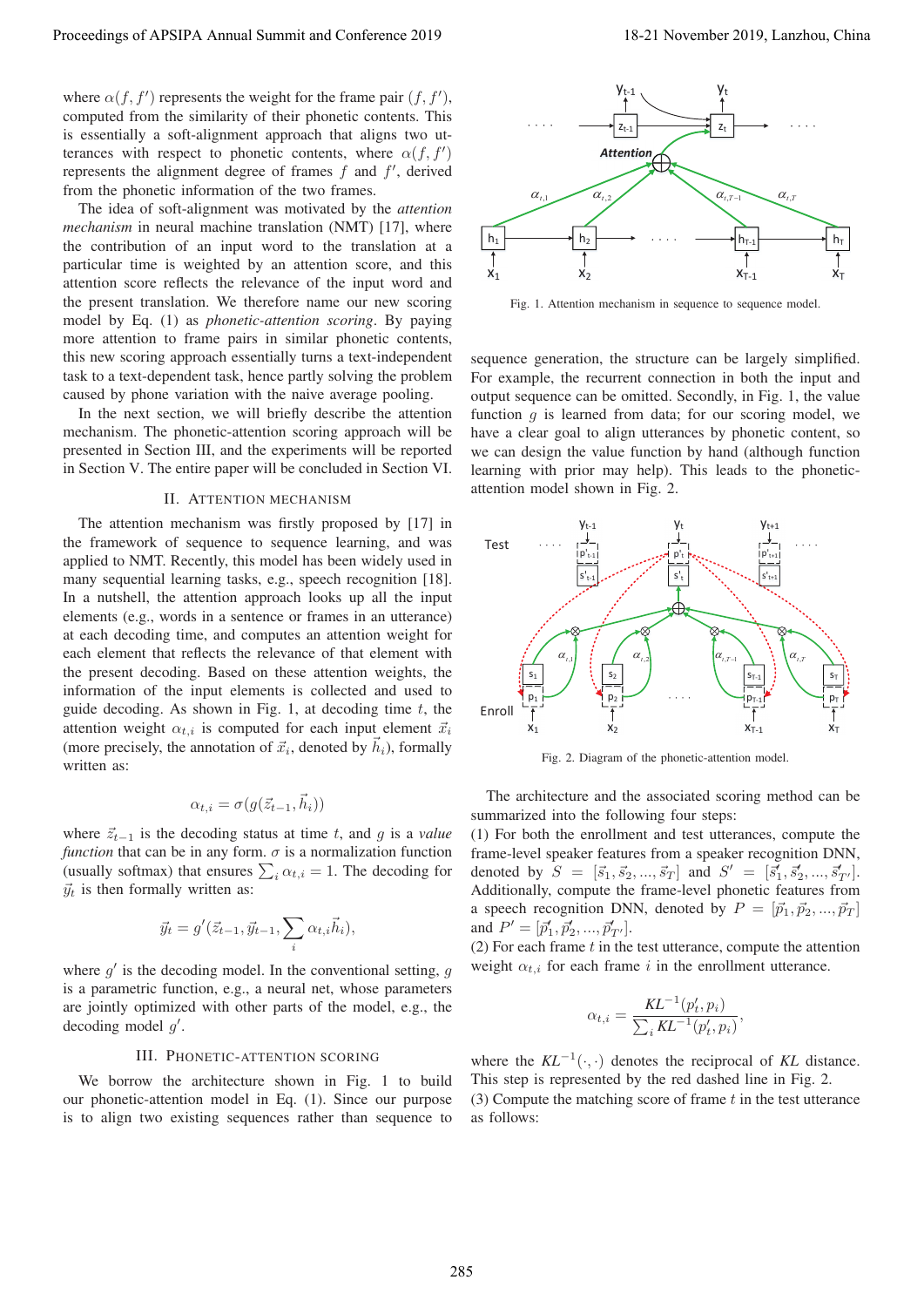$$
d_t = \sum_i \alpha_{t,i} \cdot \cos(s'_t, s_i).
$$

This step is represented by the green solid line in Fig. 2. (4) Compute the matching score of the two utterances by averaging the frame-level matching score:

$$
d = \frac{1}{T} \sum_{t} d_t = \frac{1}{T} \sum_{t} \sum_{i} \alpha_{t,i} \cdot \cos(s'_t, s_i).
$$
  
IV. RELATED WORK

The attention mechanism has been studied by several authors in ASV, e.g., [13], [19], [20], [21], [22], [23]. However, most of the proposals used the attention mechanism to produce a better frame pooling, while we use it to produce a better utterance alignment. In essence, these methods learn which frame should contribute to the speaker embedding, while our approach learn which frame-pair should contribute to the matching score. Moreover, most of these studies do not use phonetic knowledge explicitly, except [13].

Another work relevant to ours is the segmental dynamic time warping (SDTW) approach proposed by Mohamed et al. [24]. This work holds the same idea as ours in aligning frame-level speaker features, however their alignment is based on local temporal continuity, while ours is based on global phonetic contents.

### V. EXPERIMENTS

#### *A. Data*

*1) Training data:* The data used to train the d-vector systems is the *CSLT-7500* database, which was collected by CSLT@Tsinghua University. It consists of 7, 500 speakers and 1, 532, 766 utterances. The sampling rate is 16 kHz and the precision is 16-bit. Data augmentation is applied to cover more acoustic conditions, for which the MUSAN corpus [25] is used to provide additive noise, and the room impulse responses (RIRS) corpus [26] is used to generate reverberated samples.

*2) Evaluation data:* (a) *CIIH*: a dataset contains short commands used in the intelligent home scenario. It contains recordings of 10 short commands from 100 speakers, and each command consists of 2∼5 Chinese characters. For each speaker, every command is recorded 15 times, amounting to 150 utterances per speaker. This dataset is used to evaluate the text-dependent (TD) task.

(b) *DSDB*: a dataset involving digital strings. It contains 1, 099 speakers, each speaking 15∼20 Chinese digital strings. Each string contains 8 Chinese digits, and is about 2∼3 seconds. For each speaker, 5 utterances are randomly sampled as enrollment, and the rest are used for test. This dataset is used to evaluate the text-prompted (TP) task.

(c) *ALI-WILD*: a dataset collected by the Ali crowdsource platform. It covers unlimited real-world scenarios, and contains 669 speakers and 27, 861 speech segments. We designed two test conditions: a short-duration scenario Ali(S) where the duration of the enrollment is 15 seconds and the test is 3 seconds, and a long-duration scenario Ali(L) where the duration of the enrollment is 30 seconds and the test is 15 seconds. This dataset is used to evaluate the text-independent (TI) task.

# *B. Settings*

The DNN model to produce frame-level speaker features is a 9-layer time-delay neural network (TDNN), where the slicing parameters are  $\{t-2, t-1, t, t+1, t+2\}, \{t-2, t+2\}, \{t\}$ ,  $\{t-1, t+1\}, \{t\}, \{t-2, t+2\}, \{t\}, \{t-4, t+4\}, \{t\}.$  Except the last hidden layer that involves <sup>400</sup> neurons, the size of all other layers is 1, 000. Once the DNN has been fully trained, 400-dimensional deep speaker features were extracted from the last hidden layer. The model was trained using the Kaldi toolkit [27]. Based on this model, we built a standard d-vector system with the naive average pooling, denoted by *Baseline*.

The phonetic-attention model requires frame-level phonetic features. We built a DNN-HMM hybrid system using Kaldi following the WSJ S5 recipe. The training used 500 hours of Chinese speech data. The model is a TDNN, and each layer contains 512 nodes. The output layer contains 463 units, corresponding to the number of GMM senones. Once the model was trained, 463-dimensional phone posteriors were derived from the output layer and were used as phonetic features. The phonetic-attention system based on the phone posteriors is denoted by *Att-Post*. Another type of phonetic features can be derived from the final affine layer. To compress the size of the feature vector, the Singular Value Decomposition (SVD) was applied to decompose the final affine matrix into two low-rank matrices, where the rank was set to 100. The 100 dimensional activations were read from the low-rank layer of the decomposed matrix, which we call bottleneck features. The phonetic-attention system based on the bottleneck features is denoted by *Att-BN*. Proceedings of APSIPA Annual Summit and Co-Co-co-2019 2013<br>
Annual Summit and Base of AS annual Base of AS annual Base of AS annual Base of AS annual Base is a consention by the second that the second the second term is a

Finally, we built a phone-blind attention system where the attention weight is computed from the speaker feature itself, rather than phonetic features. This approach is similar to the work in [19], [20], though the attention function is not trained. This system is denoted by *Att-Spk*.

# *C. Results*

The results in terms of the equal error rate (EER) are shown in Table I, where the baseline system is based on the naive average pooling, while the three attention-based systems use attention models based on different features. For each system, it reports results with two frame-level metrics: cosine distance and cosine distance after LDA. The LDA model was trained on CSLT-7500, and the dimensionality of its projection space was set to 150. There are four tasks in total: the TD task on CIIH, the TP task on DSDB, the TI short-duration task on Ali(S), and the TI long-duration task on Ali(L). The best performance is marked in bold face.

From these results, it can be seen that on all these tasks, the attention-based systems outperform the baseline system, indicating that the naive average pooling is indeed problematic. When comparing these three attention-based systems, we find they perform quite different on different tasks. On the TD task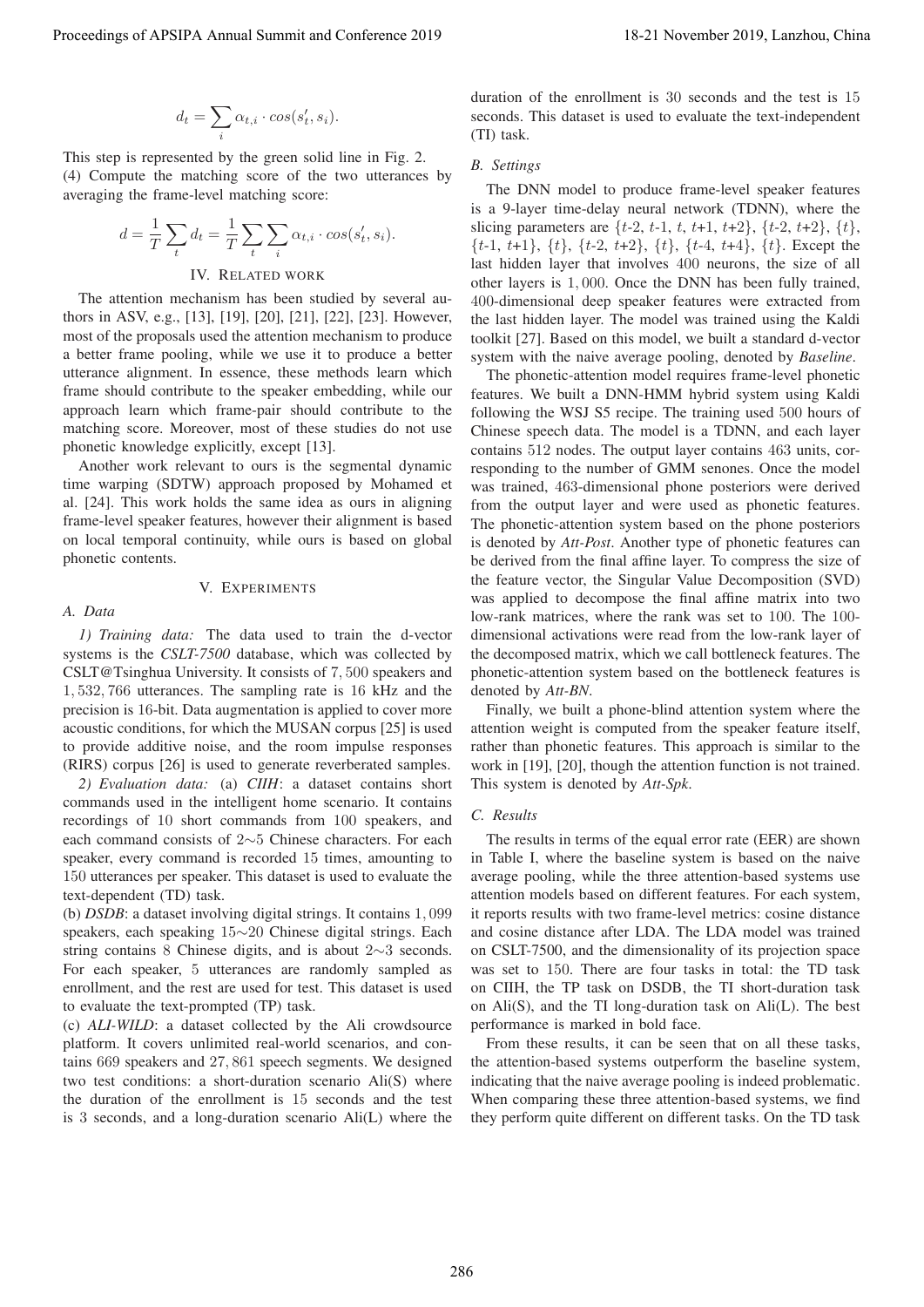CIIH and TP task DSDB, the phone-blind attention system Att-Spk seems slightly superior, while on the TI task Ali(S) and Ali(L), the two phonetic-attention systems are clearly better. This observation is understandable, as on the TD or the TP tasks, the phonetic variation in enrollment and test utterances are largely identical, so the appropriate alignment can be easily found by even a phone-blind attention. On the TI tasks, however, the phonetic variation is much more complex, for which additional phonetic information is required to align the enrollment and test utterances. Finally, comparing the two phonetic-attention systems, the Att-BN is consistently better. This indicates that the bottleneck feature is a more compact representation for the phonetic content.

TABLE I PERFORMANCE OF DIFFERENT SYSTEMS ON DIFFERENT TASKS.

| <b>Systems</b>  | Metric     | $EER(\%)$         |             |                 |                 |
|-----------------|------------|-------------------|-------------|-----------------|-----------------|
|                 |            | <b>CIIH</b>       | <b>DSDB</b> | $\text{Ali}(S)$ | $\text{Ali}(L)$ |
| <b>Baseline</b> | Cosine     | 3.71              | 1.02        | 9.24            | 4.95            |
|                 | LDA        | 2.49              | 0.70        | 5.84            | 2.44            |
| Att-Spk         | Cosine     | 3.27              | 0.95        | 9.07            | 4.95            |
|                 | <b>LDA</b> | 2.11              | 0.65        | 5.80            | 2.50            |
| Att-Post        | Cosine     | 3.28              | 0.97        | 9.12            | 4.85            |
|                 | LDA.       | 2.22              | 0.69        | 5.76            | 2.32            |
| $Att-BN$        | Cosine     | $\overline{3.20}$ | 0.98        | 9.11            | 4.84            |
|                 | LDA        | 2.18              | 0.70        | 5.69            | 2.31            |

## *D. Analysis*

To better understand the difference behavior of the phoneblind attention and the phonetic attention, we draw the alignment produced by them on two samples from the TD and TI tasks respectively. The figures are shown in Fig. 3 and Fig.  $4<sup>1</sup>$  It can be seen that on the TD task, two attention approaches produce similar alignments, while the alignment produced by phonetic attention is more concentrated. This is not surprising, as the phonetic features are short-term and change more quickly than the speaker features. Actually, this might be a key problem of the present implementation of the phonetic attention, as the concentration means less frames in one utterance being aligned for each frame in the other utterance, leading to unreliable scores. Nevertheless, the explicit phonetic information does provide much more accurate alignments in the TI scenario, where the phonetic variation is complex and phone-blind attention may produce rather poor alignments. This can be seen from Fig. 4 that the aligned segments produced by the phonetic attention show clear slopped patterns, which is more realistic than the flat patterns produced by the phone-blind attention. Proceeding of APSIPA Annual Summit and Conference 2019<br>
CIE and The Rose Conference 2019 18-21 November 2019 18-21 November 2019 18-21 November 2019 18-21 November 2019 18-21 November 2019 18-21 November 2019 18-21 Novemb

## VI. CONCLUSIONS

This paper proposed a phonetic-attention scoring approach for the d-vector speaker recognition system. This approach uses frame-level phonetic information to produce a soft alignment between the enrollment and test utterances, and computes the matching score by emphasizing the aligned frame pairs.



Fig. 3. Alignment produced by the phone-blind and phonetic attentions on the TD task.



Fig. 4. Alignment produced by the phone-blind and phonetic attentions on the TI task.

We tested the method on text-dependent, text-prompted and text-independent tasks, and found that it delivered consistent performance improvement over the baseline system. The phonetic attention was also compared with a naive phone-blind attention, and the results showed that the phone-blind attention worked well in text-dependent and text-prompt tasks, but failed in text-independent tasks. Analysis was conducted to explain the observation. In the further work, we will study speaker features that change more slowly. e.g., vowel-only feature. It is also interesting to learn the value function.

#### ACKNOWLEDGEMENT

This work was supported by the National Natural Science Foundation of China No. 61633013, and the Postdoctoral Science Foundation of China No. 2018M640133.

#### **REFERENCES**

- [1] D. A. Reynolds, T. F. Quatieri, and R. B. Dunn, "Speaker verification using adapted Gaussian mixture models," *Digital signal processing*, vol. 10, no. 1-3, pp. 19–41, 2000.
- [2] P. Kenny, G. Boulianne, P. Ouellet, and P. Dumouchel, "Joint factor analysis versus eigenchannels in speaker recognition," *IEEE Transactions on Audio, Speech, and Language Processing*, vol. 15, no. 4, pp. 1435–1447, 2007.
- [3] N. Dehak, P. J. Kenny, R. Dehak, P. Dumouchel, and P. Ouellet, "Frontend factor analysis for speaker verification," *IEEE Transactions on Audio, Speech, and Language Processing*, vol. 19, no. 4, pp. 788–798, 2011.
- [4] S. Ioffe, "Probabilistic linear discriminant analysis," *Computer Vision– ECCV*, pp. 531–542, 2006.

<sup>&</sup>lt;sup>1</sup>The observations of the TD and TP tasks are quite similar, so here the figure on the TP task is omitted.